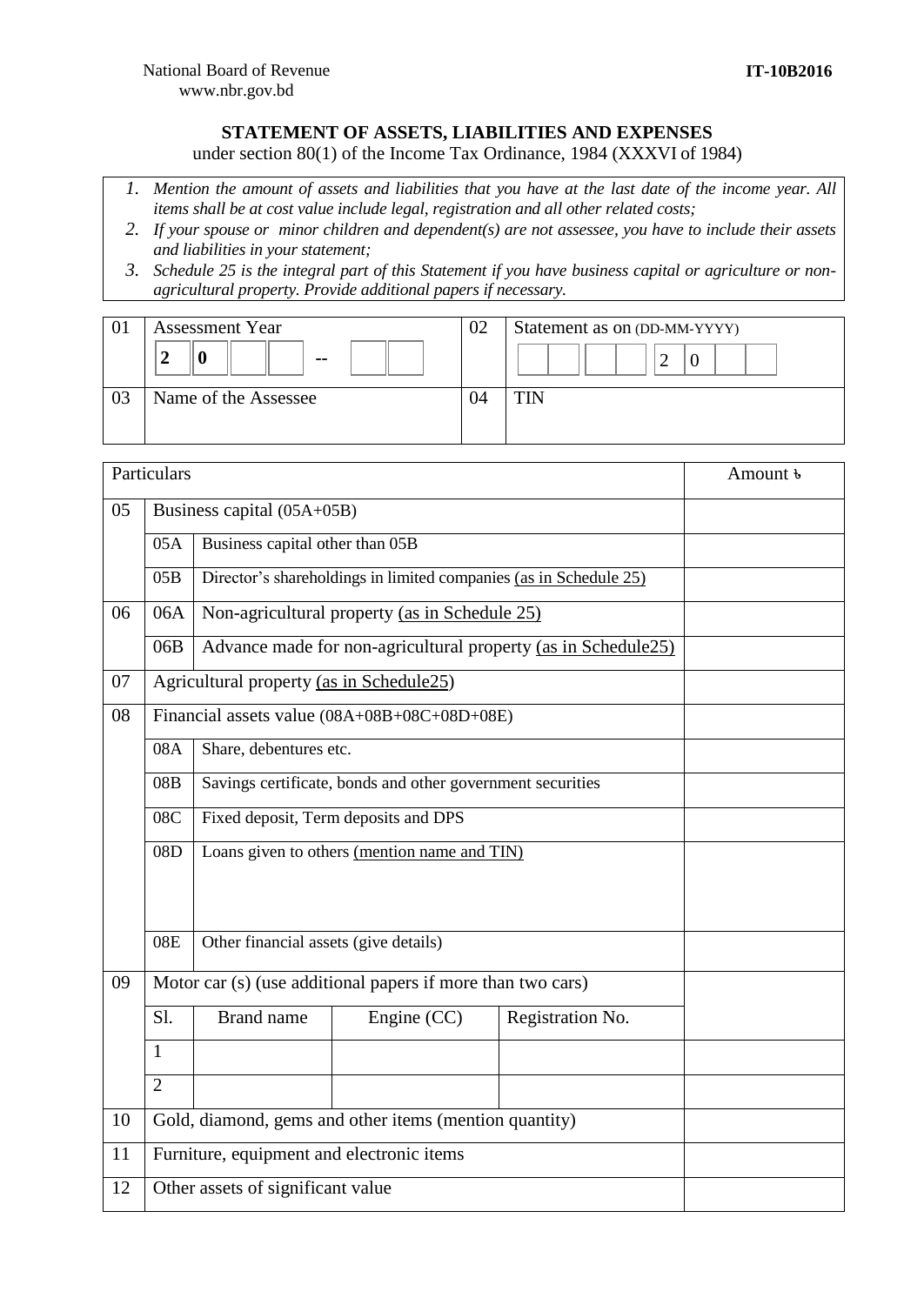|    | Particulars                                               |                                                               | Amount <b>b</b> |  |
|----|-----------------------------------------------------------|---------------------------------------------------------------|-----------------|--|
| 13 |                                                           | Cash and fund outside business (13A+13B+13C+13D)              |                 |  |
|    | 13A                                                       | Notes and currencies                                          |                 |  |
|    | 13B                                                       | Banks, cards and other electronic cash                        |                 |  |
|    | 13C                                                       | Provident fund and other fund                                 |                 |  |
|    | 13D                                                       | Other deposits, balance and advance (other than 08)           |                 |  |
| 14 |                                                           | Gross wealth (aggregate of 05 to 13)                          |                 |  |
| 15 |                                                           | Liabilities outside business (15A+15B+15C)                    |                 |  |
|    | 15A                                                       | Borrowings from banks and other financial institutions        |                 |  |
|    | 15B                                                       | Unsecured Ioan (mention name and TIN)                         |                 |  |
|    |                                                           |                                                               |                 |  |
|    | 15C                                                       | Other loans or overdrafts                                     |                 |  |
| 16 | Net wealth $(14-15)$                                      |                                                               |                 |  |
| 17 | Net wealth at the last date of the previous income year   |                                                               |                 |  |
| 18 | Change in net wealth (16-17)                              |                                                               |                 |  |
| 19 | Other fund outflow during the income year $(19A+19B+19C)$ |                                                               |                 |  |
|    | 19A                                                       | Annual living expenditure and tax payments (as IT-10BB2016)   |                 |  |
|    | 19 <sub>B</sub>                                           | Loss, deductions, expenses, etc. not mentioned in IT-10BB2016 |                 |  |
|    | 19C                                                       | Gift, donation and contribution (mention name of recipient)   |                 |  |
| 20 | Total fund outflow in the income year $(18+19)$           |                                                               |                 |  |
| 21 | Sources of fund $(21A+21B+21C)$                           |                                                               |                 |  |
|    | 21A                                                       | Income shown in the return                                    |                 |  |
|    | 21B                                                       | Tax exempted income and allowance                             |                 |  |
|    | 21C                                                       | Other receipts and sources                                    |                 |  |
| 22 | Shortage of fund, if any (21-20)                          |                                                               |                 |  |

## **Verification and signature**

| 23 | <b>Verification</b>                                                                                                                                                   |                  |  |
|----|-----------------------------------------------------------------------------------------------------------------------------------------------------------------------|------------------|--|
|    | I solemnly declare that to the best of my knowledge and belief the information given in this<br>statement and the schedule annexed herewith are correct and complete. |                  |  |
|    | Name                                                                                                                                                                  | Signature & date |  |